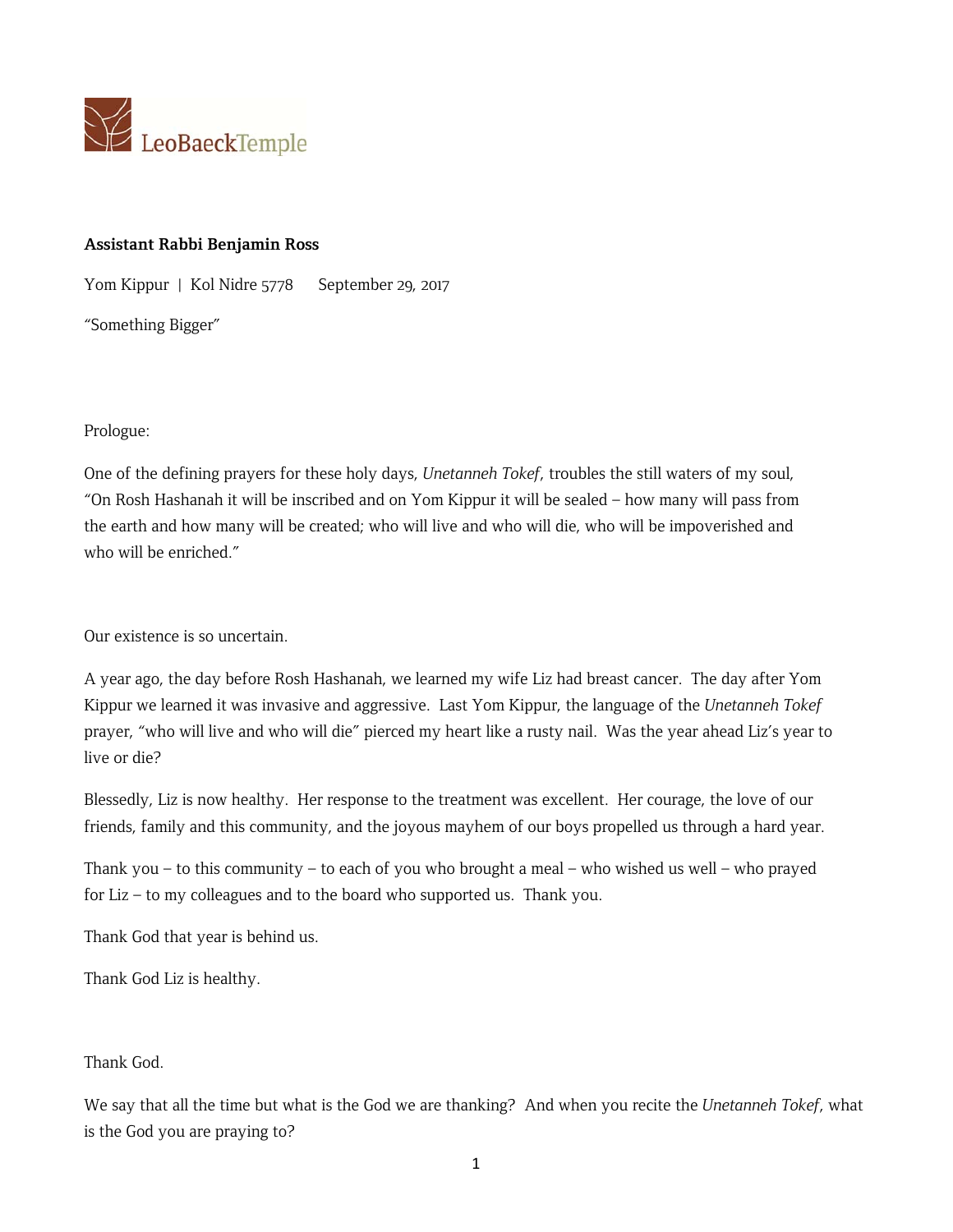A question I ask myself daily is, "where is God in my life?"

Today I want to ask you, "Where is God in your life?"

#### Awkward, right?

As those who know me have discovered, when given the opportunity, I love creating awkward moments, ideally triggering moments of meaning, awareness, gratitude. Personally, I don't think of them as awkward, just not normative. Generally we underestimate how powerful we are as forces of holiness and love. But I'm a rabbi, so of course, this is what I think.

So let me ask again: Where is God in your life?

When I arrived here, I met with a long-time member of this congregation. We kibitzed a bit about our families and living in Los Angeles, and then, when our food arrived, I asked, "How has your relationship with God changed over the course of your time at LBT?" She paused, jaw lowering slowly, then quickly closing. Then, tilting her head down a bit while looking straight into my eyes, she said with a reproving tone, "That... is not an appropriate question for a first meeting."

Look, I get it. That is the Judaism with which I was reared. But, why is it improper to ask an educated, deeply engaged Jew, about her relationship with the Divine?

As liberal Jews, we are at ease picking and choosing different elements of the "tradition" yet so few of us are at ease talking about God. We are comfortable acknowledging spiritual moments in nature or contemplation, at a concert, when connecting deeply with another, even eating a perfect piece of sushi.

But seeing any or all of those moments as an encounter with the Divine? That is just too much, beyond the pale for us to see, and apparently even for us to talk about. Please understand, my desire is to discuss belief with you, not to convince you of any particular set of beliefs. Believe or don't believe. What matters to me, is that we are thorough and thoughtful about something as important, as our significance, in the grander scheme of life itself. Ideally, we are as curious and committed to exploring the centrality of Something Bigger as we are to finding the best home, a new car, or even a mate.

Believing, whatever that is, challenges us to carry the weight of responsibility to expand our perimeter beyond those who are proximate, while inviting us to receive a boundless love. Today, many of us write off the idea of feeling tethered to Something Bigger as wasteful, unsophisticated, or antithetical to our liberal Jewish identity. Ironically, Socrates, on trial for his lack of belief in God said, "the unexamined life is not worth living." Today, belief in God is too rarely investigated.

Some of that is surely the culture into which we were born, and therefore we sometimes stop questioning it with fresh eyes. I recall as a young teen being homophobic and racially prejudiced. Just being honest here. Such prejudices were omnipresent among my fellow teens.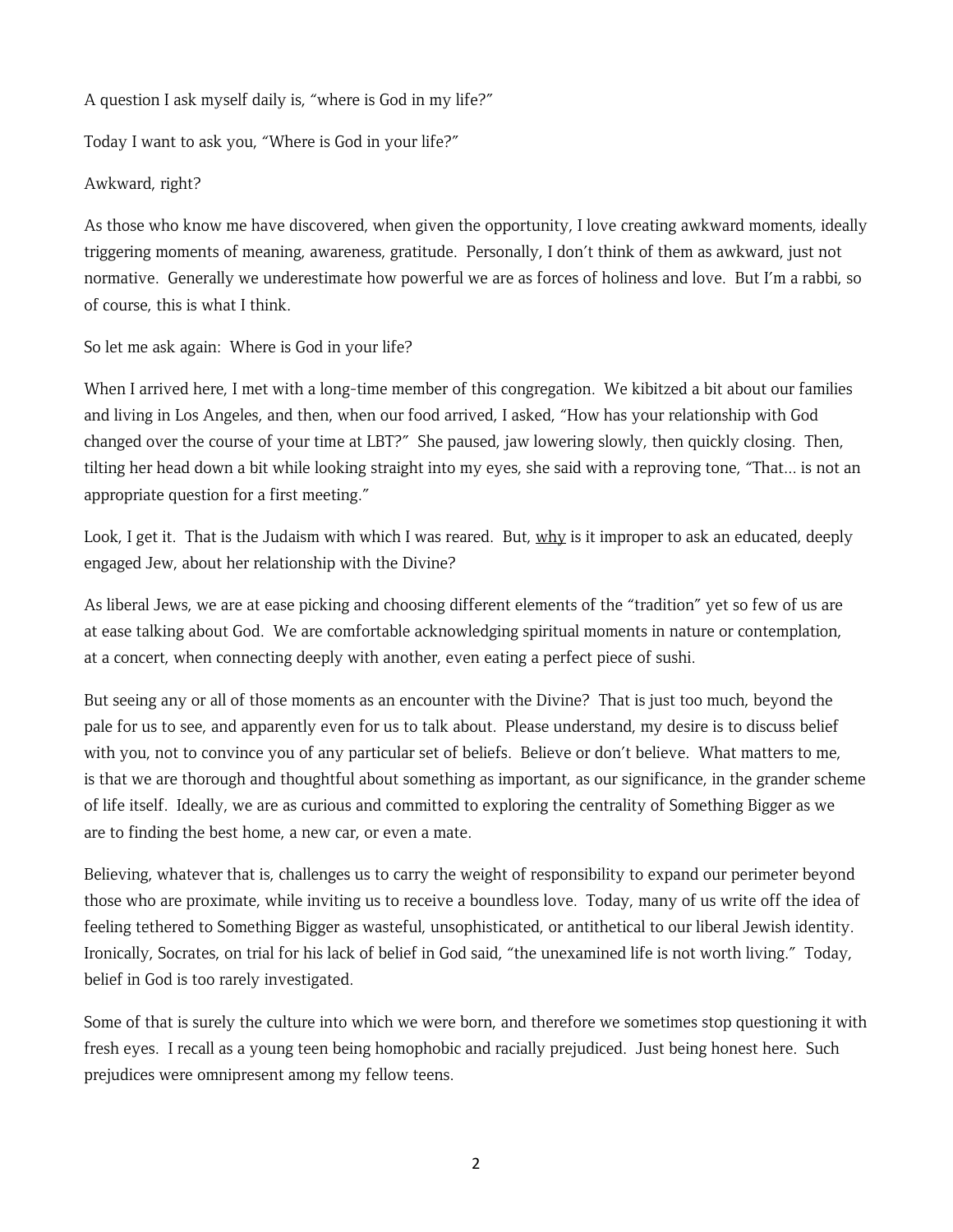But I lived, I learned, I made new friends, I changed. I surely wouldn't suggest that I've left all of my judgments fully behind me. Nobody can. But I've changed.

As Rabbi Berney, reminded us so powerfully on Erev Rosh Hashanah, there are societal patterns and behaviors that reinforce forms of oppression, some of which we are conscious of, others less so. To question and reimagine something as fundamental as belief in Something Bigger, necessitates a shaking of that foundation.

Over this past year, my foundation was shaken time and time again. Connecting to Something Bigger buoyed me personally, politically, and spiritually. But how I got there was not through the God of the Torah. I've never been a fan of that God: unpredictable, vengeful, quick to anger, slow to forgive, distant, and sometimes absent.

The God of the Torah comes across about as loveable as a schoolyard bully, and we have enough bullies in our world. If God is so powerful – why so much death, war, and disease? Why would Liz have cancer? Why the Holocaust? No wonder so many of us are atheists, agnostics, or just uncomfortable embracing that Divine representation.

Of course, this is the same God that liberates us, provides manna and water, reveals Torah at Sinai, and delivers us, eventually, to the Promised Land. Every week, we take out this sacred scroll, we venerate, study, and even kiss it. And yet there it is, describing a God that so few of us believe in… It's complicated!

I want to explore a re-imagining of the Divine in our lives and the implications for how we live, love, and relate to one another and take responsibility for our world.

We can still hold the Torah dear to our souls – a blueprint for justice, peace, wisdom, and compassion, particularly in its highest reaching passages – while giving ourselves, as the tradition models, the leeway to seek a divine, transcendent source, that we can embrace, and that embraces us.

Anyone walking out? Ok, let's explore.

In my grappling with God, I encountered process theology which allowed me to reset my relationship with God. It was introduced to me by Rabbi Bradley Artson, the Dean at American Jewish University, just a couple miles up the hill.

In process theology our lives, our choices, our actions, are the process through which God is present in the world. Artson summarizes, "God is not a bully in the sky who is in complete control of everything, and we and the rest of the cosmos are just passive recipients… That in fact, is a projection of human cruelty onto the cosmos. It can be true of human rulers, it is not true of our universe. We are experiences of the world and creators of experience. So that each of us become sources of encounter for each other... And God is not the exception to this great shimmering interactive dynamism, God is the one who makes it possible. The one who facilitates all relations and all connections."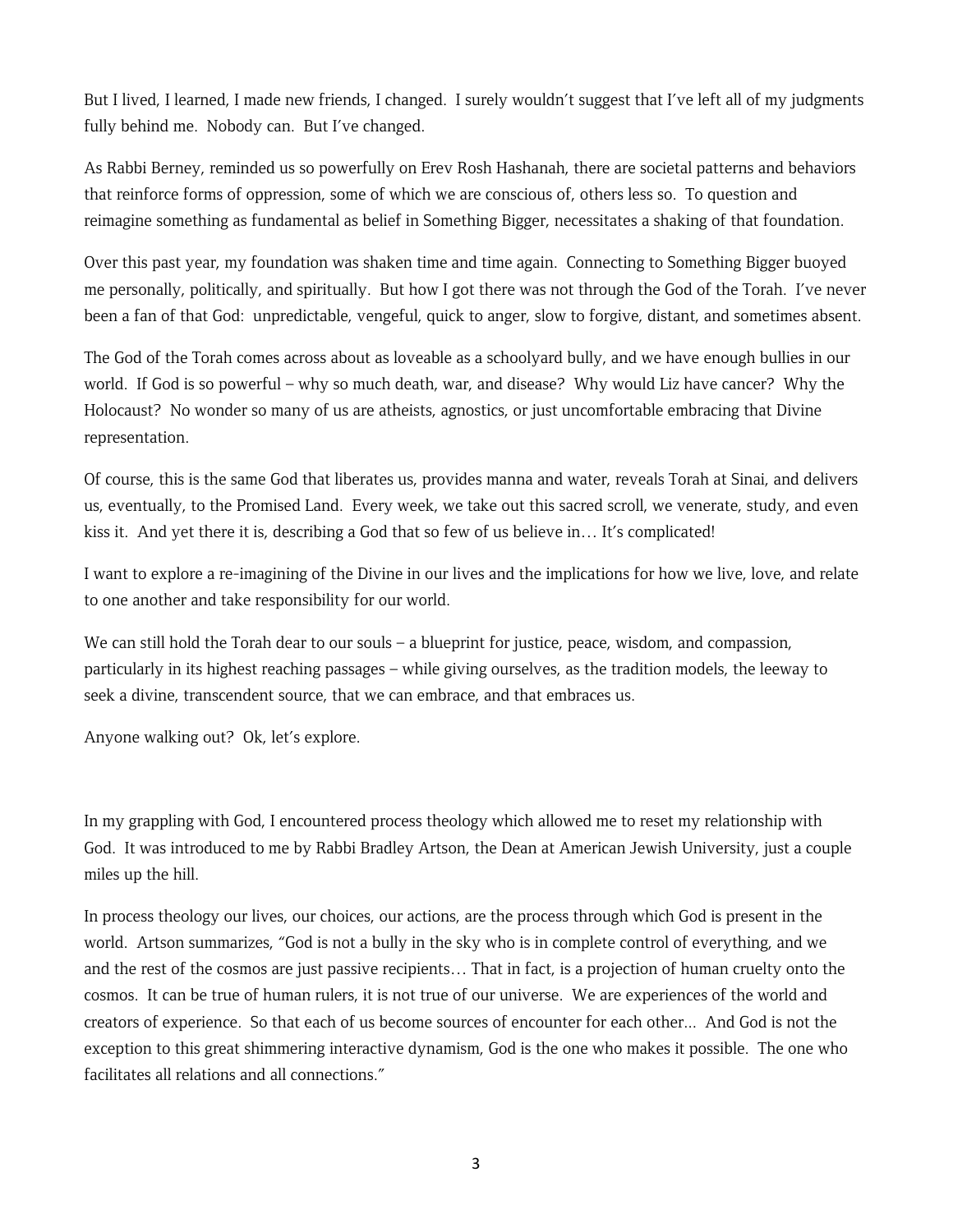In process theology – the divine is not all powerful but it is you, me, us – we are shaping and constructing the world in which we live. The responsibility of our every action is amplified – to an almost holy degree.

# Ch. 1 - Evolving Nature of God

This reminds me of the excellent podcast, S-town, the reporter Brian Reed, reflects on the complexity with which the protagonist fixes antique clocks, "When an antique clock breaks, a clock that's been telling time for two hundred or three hundred years, fixing it can be a real puzzle. An old clock like that is handmade by someone... To make the job even trickier, you often can't tell what's been done to a clock over hundreds of years... the few people left in the world who know how to do this kind of thing, rely on what are often called "witness marks" to guide their way. A witness mark could be a small dent, a hole that once held a screw... They are clues to what was in the clockmaker's mind when he first created the thing." (Brian Reed, S-Town)

## It makes me wonder: What are the "witness marks" on the God each of us inherited?

Today, on Yom Kippur, as we take stock of our lives, we are called to look for those marks, to question who tinkered with it before and why. Critically, we can't do *teshuvah*, to return to our best selves, if we don't investigate, the "witness marks" on our own souls and on the God we inherited. In our tradition, the allpowerful, God of miracles, was for the most part cast aside by the upstart rabbis roughly 1800 years ago. They looked at the witness marks, and they spent centuries tinkering without a manual, breathing new life into it.

## Ch. 2 - Us as Divine

What we know as Judaism today, informed by the Torah, is primarily a product of rabbis and sages, the earliest of whom lived about a thousand years after the Torah was written. When we, as liberal Jews, choose how we seek to be Jewish, we are making choices out of the Judaism of the rabbis, not the the Torah. The laws of *kashrut*, the blessing for Shabbat candlelighting, the Passover seder, our beloved Friday night Kabbalat Shabbat service all came from the sages, not instructions in the Torah. Intentionally, and methodically, the rabbinic tradition reframes Jewish practice as described in the Torah – creating the roadmap for how to be Jewish. So if you think we are Judaism's first reformers, think again. It may seem linear now, but it never has been. We are an evolving tradition.

In one defining story in the Talmud, a gaggle of rabbis unite against a lone dissenting rabbi.

They are debating if a particular oven is kosher. They say the words of the rabbis were so fierce and taut with anger that they wrap around the oven like a snake. The fight is not ultimately about what is kosher, but rather about who has authority to decide.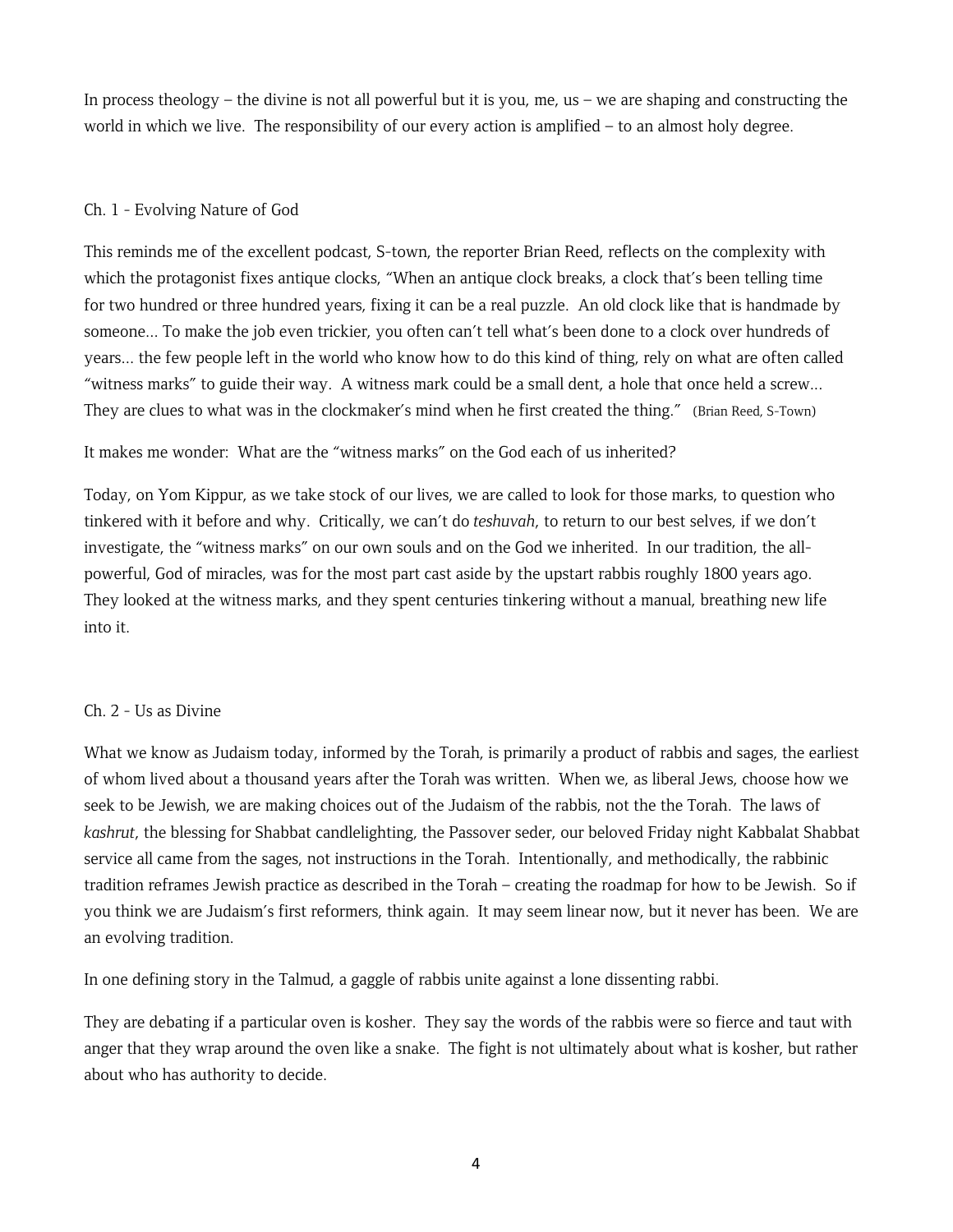In this Talmudic discourse, every argument advanced by the lone rabbi, Rabbi Eliezer, is rejected by the other rabbis.

Desperate, Rabbi Eliezer said to the Sages: "If the law follows my opinion, this carob tree shall prove it." And just like that, the carob tree was magically uprooted from its place one hundred cubits…

The Sages brush off this miracle saying to Rabbi Eliezer: "We do not bring proof from a carob tree." And the argument rages on.

Finally, Rabbi Eliezer said to the Sages: "If the law follows my opinion it shall be proved from heaven."

And boom... a heavenly voice (*Bat kol*) suddenly rang out, saying, "Why are you not listening to Rabbi Eliezer, since the law always follows his opinion!"

Surely, that must have turned the rabbis' heads, right? Not so much. One of the rabbis simply stood up and said: *Lo b'shamayim hi*, "It is not in heaven."

Then, as this is a Jewish text, the question is asked, "What is meant by '*Lo b'shamayim hi'* – 'It is not in heaven'?"

A second rabbi adds: For since the Torah was already given on Mount Sinai we do not care about a heavenly voice (*Bat kol*).

The talmudic term for that is, Rabbinic Mic Drop!

The rabbis are making clear that humans are the final voice, no heavenly voice, no flying carob trees, no miracles. The rabbis adjudicate what it means to be Jewish, to do Jewish, to do the holy work of bringing God into the world through *mitzvot*. They take a verse from the Torah we will be reading tomorrow from Deuteronomy – the verse Moses communicates to the Israelites before they reach the promised land without him, "*Lo b'shamayim hi*, it is not in heaven."

The Torah is not too baffling for you, or beyond your reach. No, this thing is very close to you, in your heart and on your lips. (Deuteronomy 30:11-14)

This Talmudic scene concludes with another rabbi having a sidebar conversation with none other than the Prophet and Mystic Elijah. This rabbi asks Elijah, "What did God do at that moment?" Did God allow this rejection of the heavenly voice?"

Elijah responds: "God was laughing and said, 'My children have defeated me, My children have defeated me.'"

Make no mistake: That is laughter of joy, of ecstasy. Not that God has lost God's power, but that humans have taken on divine responsibility for their lives, for this world.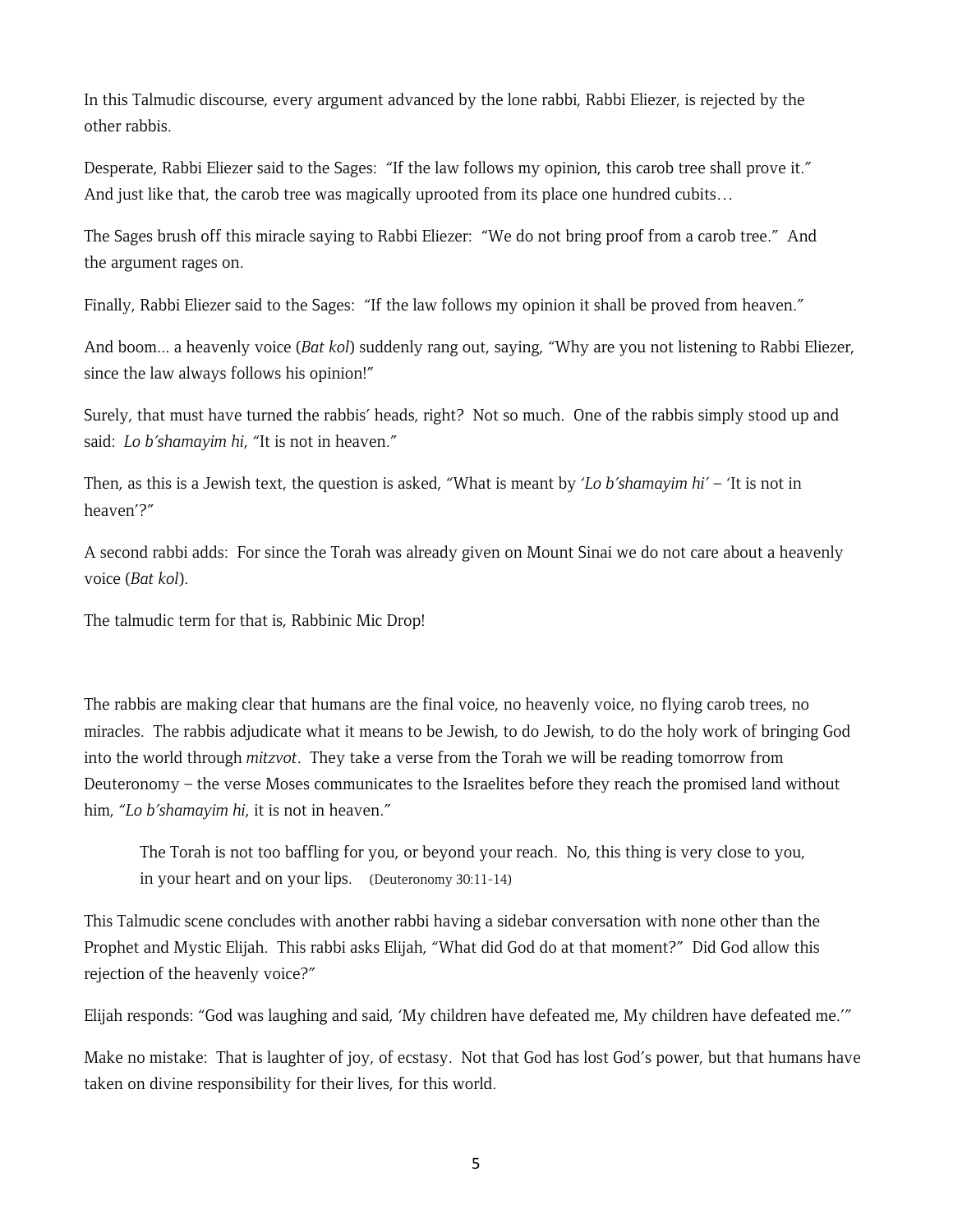This is just one of the "witness marks" you have inherited, a hole that once held a screw, demonstrating our tradition's shift from God's presence being distant to imminent, from all-powerful to a God as a theatre goer with really good seats.

#### Ch. 3 - Oneness

And if we keep looking, we'll find more witness marks, revealing more growth and evolution in the God our ancestors wished to pass down to us.

Years ago, while kayaking in southeast Alaska, I encountered a mountain of a tree which grows to be 300 feet tall and 16 feet in diameter. This is the Sitka spruce. Within its cells, are the cells of salmon that swim in nearby waters. When bears catch and devour salmon they leave the carcasses in the woods which in turn feed eagles, ravens, gulls, and crow. The droppings from these birds spread nitrogen. Fifty percent of the total nitrogen propelling the Sitka spruce's growth comes from the salmon. The salmon is in the tree like we are all in each others' lives, propelling our growth. (https://www.hakaimagazine.com/article-long/salmon-trees)

Daniel Matt, one of today's leading scholars on Jewish mystical texts, who was LBT's Scholar-in-Residence a few years ago, writes, "What is the self? It's hard to pin down... Whether we remember it or not, there was a time in each of our lives just a few decades ago – when we didn't yet know how to differentiate between internal and external, between self and other. Then one day, we spoke the magic word "I," and everything changed."

Is it so hard to imagine that everything is interconnected and our actions bring divine energy into the world? What defines our awareness, our consciousness of what is separate and what is one? Matt writes, "Conscious experience is caused by electro-chemical interactions between billions of neurons... While it appears to be continuous, in fact, consciousness is discontinuous and gappy… We have learned to imagine that at our core there is a separate, conscious entity, but this is a fiction, a wondrous and necessary fiction, a constructed feature of our mental landscape. It is not that we are less than a self; we are more. We are part of the oneness."

Now, pause for a moment and take it in.

The provocation of the oneness of God, of reclaiming God as a unifying force of love, is the agitation, really the obligation, to draw close to others. To move into and beyond our own suffering. To overcome our sense of disconnection. To question, at our core, how do I allocate my time between caring for my family and caring for those I don't know.

Most of us lack proximity to poverty, to those living in fear of deportation, to the 1.4 million people in LA County who do not know where their next meal is coming from, to those who face daily acts of discrimination and abuse. LA has perfected isolation and separation.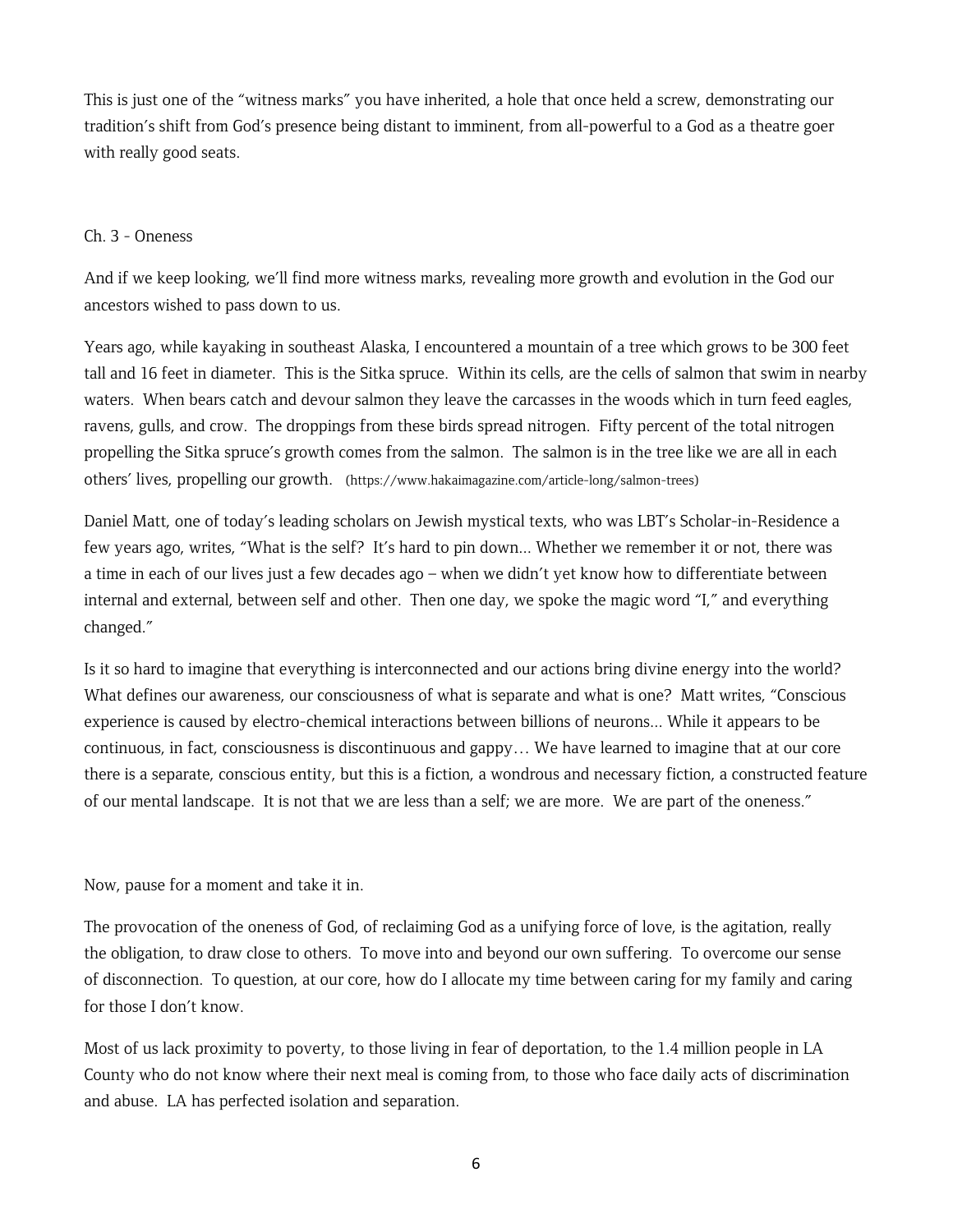Even when we go to a different neighborhood, we remain cocooned in our own vehicle, safe from rubbing elbows with "the other," the "stranger."

A counter perspective was modeled to a group of Leo Baeckers who recently went to Dolores Mission Catholic Church to meet with the staff and residents of a shelter for undocumented homeless men and women. Our congregants were gobsmacked by the sense of calling among the shelter staff to care for the most vulnerable, to make personal sacrifices in order to serve this community. One staff member simply said, "The poor take care of the poorest."

Where is your God, in that statement?

Even more heartbreaking was when the staff said, "It would be great if you came to visit regularly. Honestly, most of our guests, they feel hated. Just sitting with them, sharing stories, would mean the world to them." But we haven't come to visit them regularly… at least not yet. What comforts might we be willing to surrender if it meant others would be rescued from suffering, and alleviate our isolation?

What luxury features on our cars, rooms in our homes, vacations abroad, private school for our kids, meals out?

Coming out of the visit to Dolores Mission, a congregant lovingly agitated me, "How do we push ourselves beyond convenience?"

- How many of us have a close friend who is undocumented? Yet, there are almost 1 million undocumented individuals in LA County.
- Who among us regularly invites over African-Americans or Latinos for a Shabbat meal?
- Who among us has been to a mosque or a church in the past twelve months, never mind to temple!
- Ok, this one will be a stretch; who here among our more liberal worshipers has close friends who are Republicans?

As Rabbi Chasen encouraged on Rosh Hashanah morning, could we open up to a new reality to decrease our own isolation, and demonization of the other?

Sylvia Boorstein, a deeply Jewish Buddhist teacher writes, "Suppose people everywhere, simultaneously, stopped what they were doing and paid attention for only so long as it took to recognize their shared humanity. Surely the heartbreak of the world's pain, visible to all, would convert everyone to kindness."

Those of you who care about social action but long ago rejected God, take note; the impulse to make the world more just for the disadvantaged and downtrodden doesn't come from our national values.

If anything, our national values lionize the free market and the notion that, so long as I haven't cheated anybody, I am entitled to whatever my hard work and talent can get me.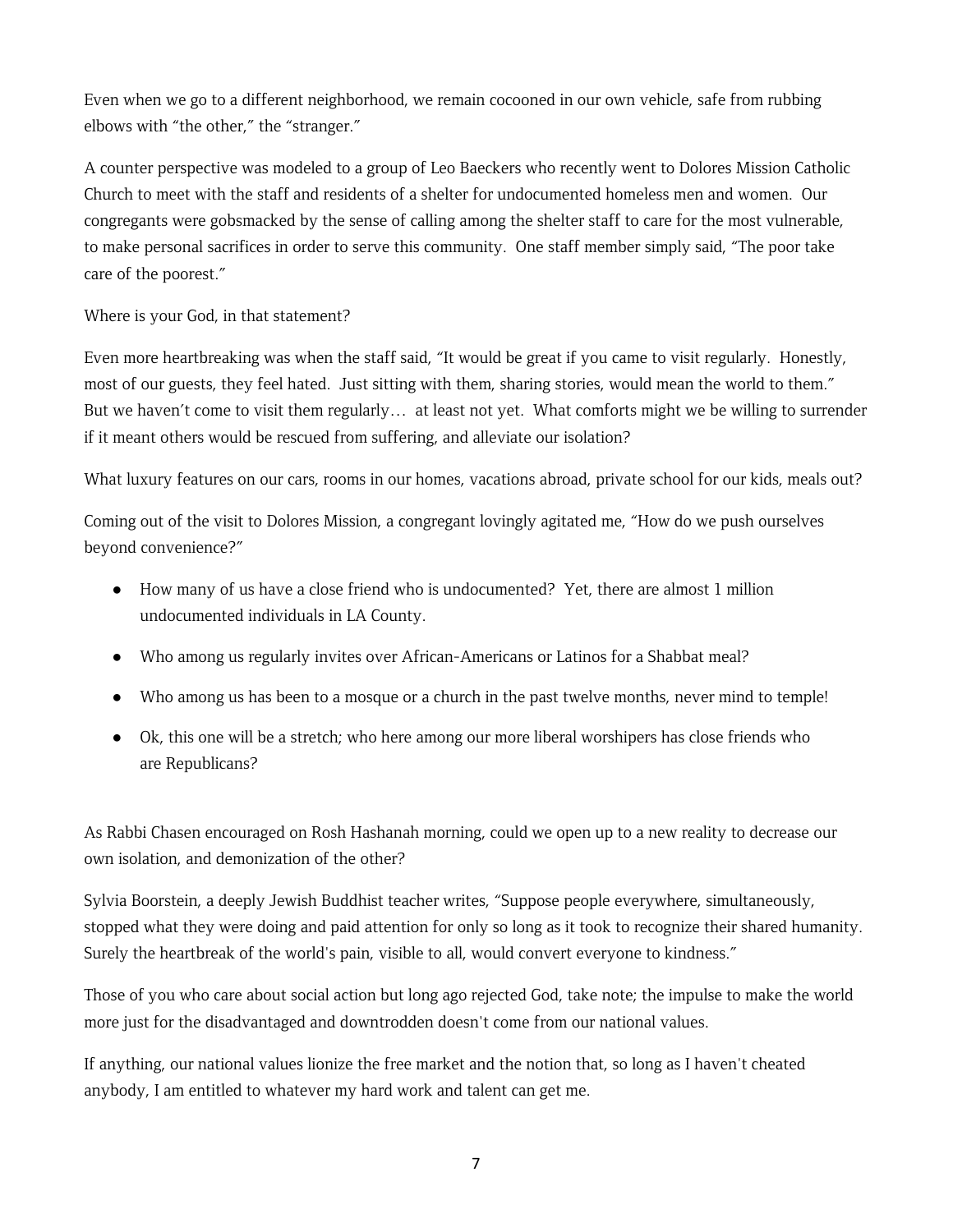Rather, it's our Jewish religious values, our sense that we are not so separate from those who suffer, our sense that we are part of the same Oneness, the same *Echad*... that is the reason for doing justice.

Let's go back to The *Unetanneh Tokef* prayer, which shook my soul last year:

# וּנְ ַתנֶּה תֶֹּקף ְקֻד ַשּׁת ַהיּוֹם ִכּי הוּא ָ נוֹרא ְואָיוֹם

"Let us now relate the power of this day's holiness, for it is awesome and fearsome."

When we're staring at our own mortality, as we all do on Yom Kippur, as I did as Liz's very life seemed to lay in the balance, we discover we are all absolutely and inescapably a part of the Oneness.

Everything is temporary, all in desperate need of hands to pull us upward, all needing to receive love and generosity.

I want to invite you to close your eyes for two minutes, or rest them softly a few feet in front of you. Warning, awkwardness ahead.

With your eyes closed, take three deep cleansing breathes. This is a day of cleansing, of compassion.

Notice the quiet... the rising and falling of your breath. Let your body soften, and settle into your seat.

Informed by my teacher and friend Rabbi Sheila Weinberg, I want you to, as you are willing, as you are able, to call to mind a moment when you felt profoundly loved, totally safe; feel the texture of the moment, the energy around you, notice the people surrounding you.

Allow that feeling to connect with you in the depth of your being, affirming your unconditional worth, wishing you deeply well. For a little while, just receive the loving energy of that moment into your whole body and mind – opening to it, accepting it, allowing it. Every part of you loved in its very being.

This capacity to be loved, to receive love, helps us to recognize our capacity to connect with The One, with Something Bigger, whatever that is for you. This love primes us to bring out our capacity to love – to love God, to love "the other," to love "the stranger," and to love the self… to feel that we are all a part of the same One.

This love allows us to awaken to our capacity to be with others or with a divine energy, without being hijacked or constricted by habits, limited ideas and impressions of who we are, and who they are.

We learn the natural openness of heart and mind from which love flows. We see the limitations without believing them – we allow them to release.